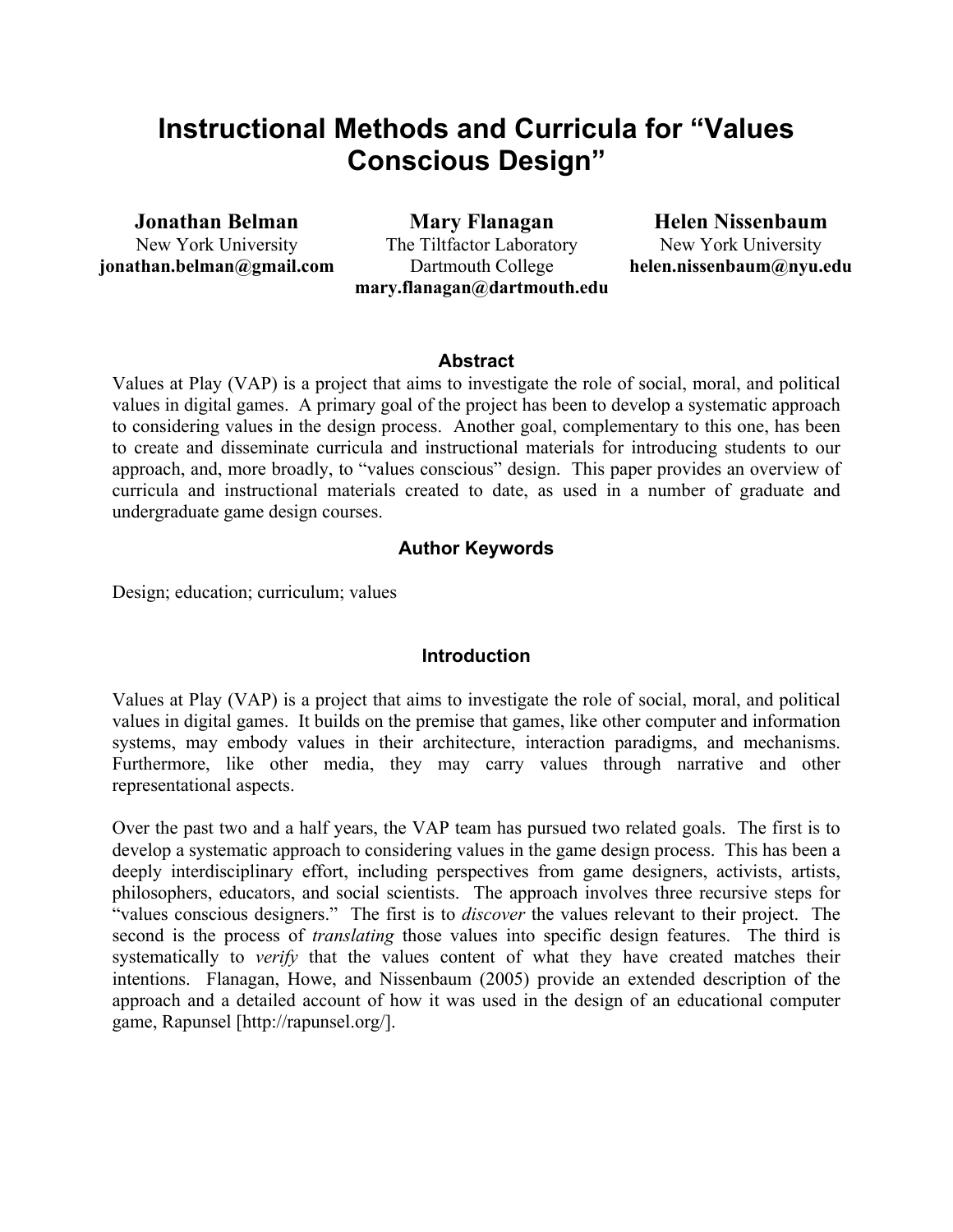A complementary goal for VAP is to create and disseminate a curriculum for introducing students to "values conscious" design.<sup>1</sup> The purpose of this paper is to provide an overview of the curriculum. We begin with a broad outline of its structure and content. This is followed by a summary and analysis of the exercises and readings. Where appropriate, we relate student feedback to illustrate their experiences with elements of the curriculum.<sup>2</sup> Finally, we discuss how our experience with the curriculum shapes future directions for the Values-at-Play project, as well as implications for general work in this area. The curriculum itself, including readings and related materials, is freely available online at www.valuesatplay.org.

#### **Overview**

The curriculum provides instructors with a four-week unit designed to be embedded within "traditional" game design courses. It supplements such courses with a novel, values-focused approach to design. Through a multi-faceted set of offerings, including readings, exercises, and class discussions, the curriculum aims to show students how to systematically consider social, moral, or political values in the analysis and design of digital games. The four classes comprising the standard VAP-unit are:

*Class 1*: Students are introduced to the basic concepts of values conscious design, including a methodology developed by VAP for systematically considering moral, political, and social values in technical devices and systems. Students use Grow-A-Game cards, a tool developed by the VAP team, to analyze their prior play experiences from a values-conscious perspective.

*Class 2*: For this class, students will have prepared a video segment from an existing game that demonstrates how values are "at play" in the game. After discussing the results of this exercise, they use the Grow-A-Game cards to brainstorm ideas for new games and game "mods". The new game ideas they develop are meant to intentionally embody particular values, such as justice, tolerance, and equity, through their mechanics and representational aspects.

*Class 3*: Students flesh out the game ideas they generated with the Grow-A-Game cards in the previous class. They begin to paper prototype these game ideas for their final projects. In advanced classes, they may build working digital games instead of

!!!!!!!!!!!!!!!!!!!!!!!!!!!!!!!!!!!!!!!!!!!!!!!!!!!!!!!

<sup>&</sup>lt;sup>1</sup> The VAP curriculum was created by Jim Diamond in 2007, and used in several game design programs, including at Georgia Tech, University of Southern California, University of California Santa Cruz, University of California San Diego, Rochester Institute of Technology, and Hunter College. In response to instructor feedback, it was revised in 2008 by Jonathan Belman.

 $2^{2}$  The student feedback cited in this paper is taken from two sources. The first is a focus group study conducted with students who had used the VAP curriculum in 2007-2008. A more detailed analysis of this data will appear in a forthcoming paper. The second data source is the design journals that students in several classes kept while using the VAP curriculum. In these journals, students provided personal reactions to their experiences with the curriculum.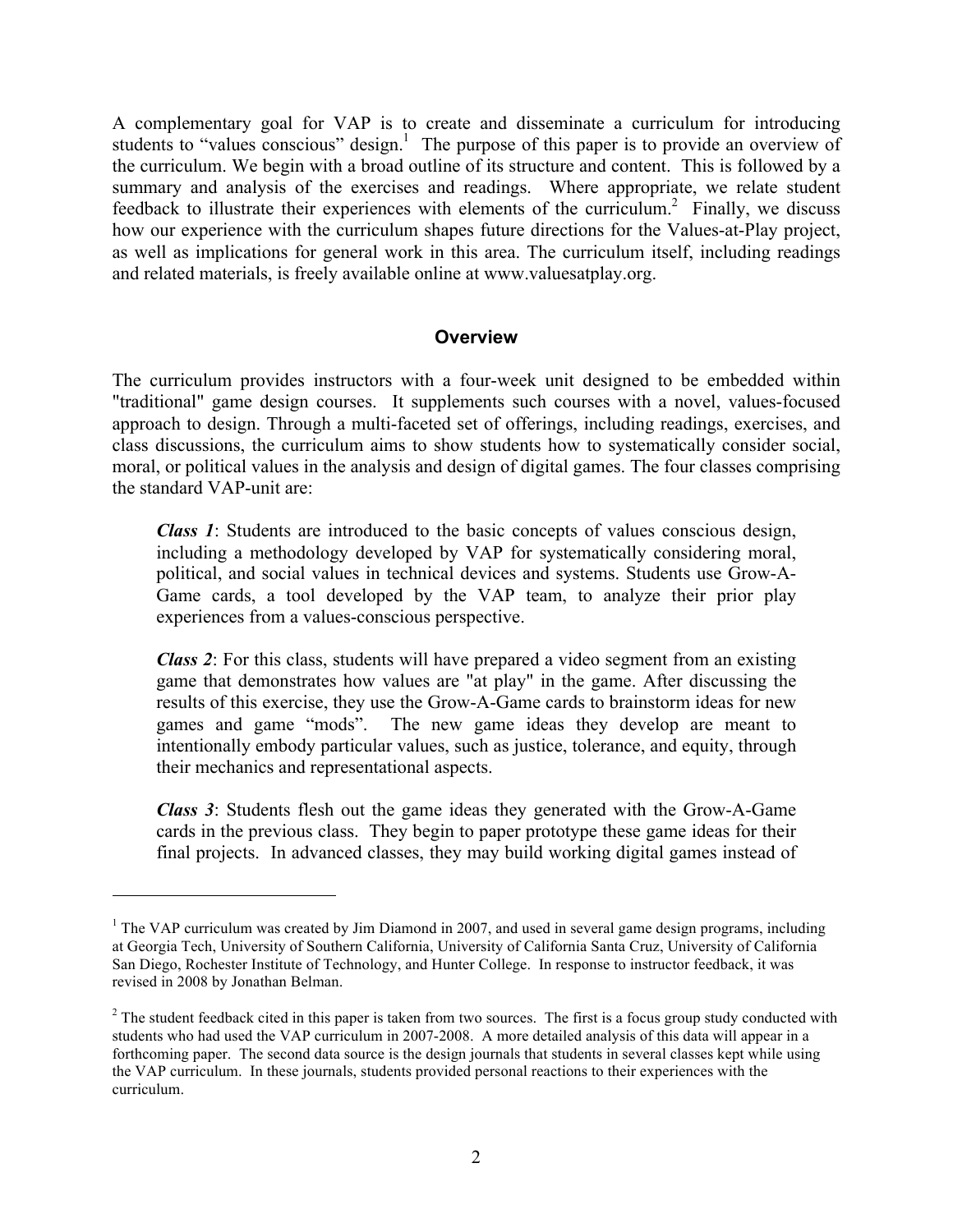paper prototypes. When this is the case, the VAP unit is typically spread out over an entire semester.

*Class 4*: Students review and discuss each other's paper prototypes or games, critiquing them from a values conscious perspective.

## **Activities**

Activities in the VAP curriculum fall into two categories. In the first category of activities, students critically examine games they have played, focusing on how those games embody particular values. This prepares them for the next set of activities, in which they generate game ideas and develop games in which values are *at play*. The following sections describe the VAP curriculum activities in greater detail, and provide examples of how the activities unfold in class.

#### *Analyzing Prior Play Experiences with the Grow-A-Game Cards*

The Grow-A-Game card-deck is a flexible tool that can be used either to analyze prior play experiences or brainstorm new game ideas. $3\,$  In one subset of the Grow-A-Game card deck, each card represents a particular value, such as justice, tolerance, or equality. Many of the values that appear on the cards have been drawn from the foundational documents of liberal, egalitarian democracies, such as the United States Constitution and the Canadian Charter of Rights and Freedoms. Other values were arrived at through brainstorming among members and affiliates of VAP. The deck includes blank cards for users who wish to include values not currently in the deck.



*Figure 1: A "value card" from the Grow-A-Game Deck*

To analyze prior play experiences, participants select a "values card" from the deck, and discuss the value on the card in the context of their prior play experiences. For example, if the *environmentalism* card is drawn, one participant might begin a discussion of the game *Command & Conquer*. In many real-time strategy games like *Command & Conquer*, players continually

!!!!!!!!!!!!!!!!!!!!!!!!!!!!!!!!!!!!!!!!!!!!!!!!!!!!!!!

 $3$  Instructions for the cards' various uses can be found with the curriculum materials online.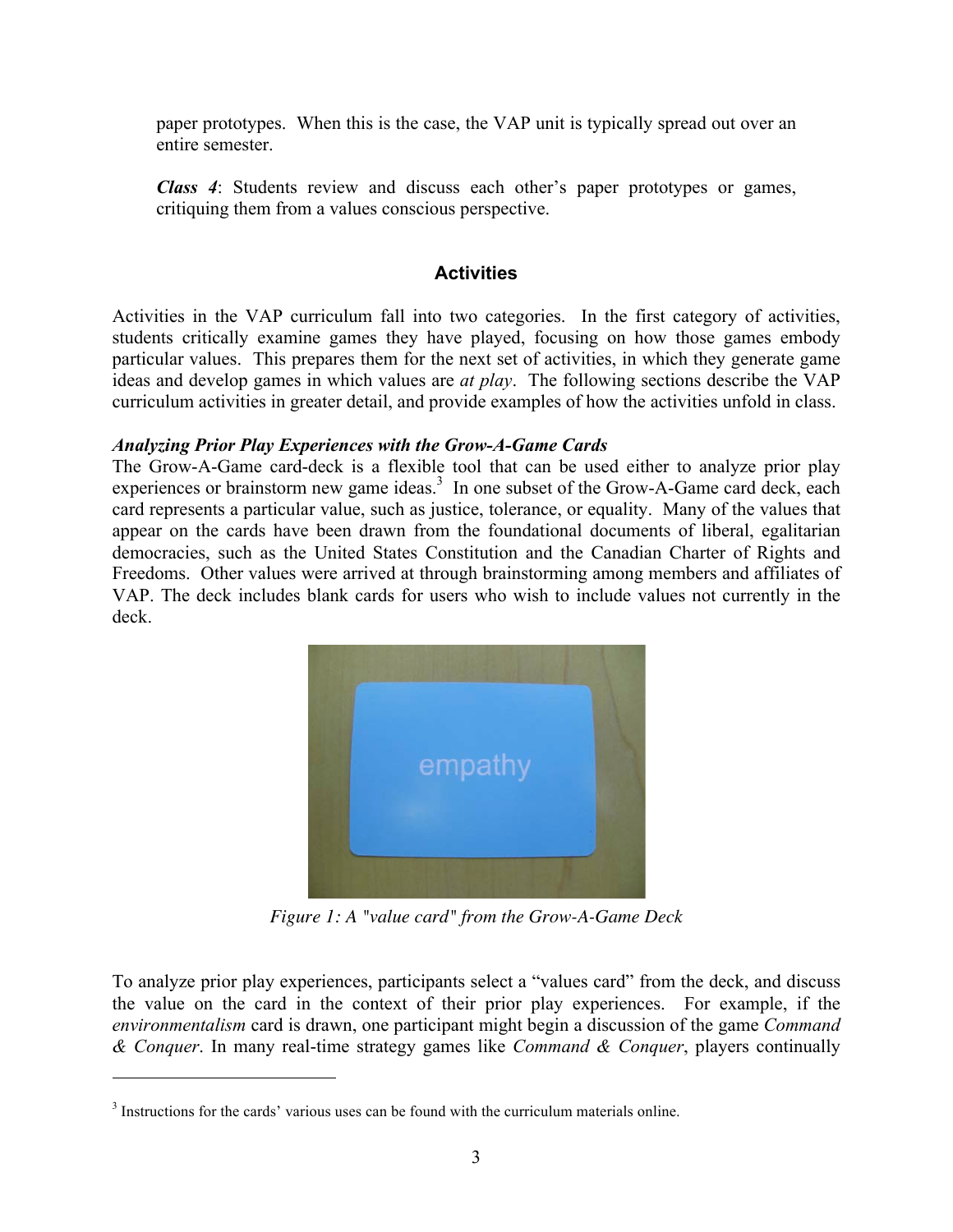deplete the game world's natural resources, but are provided no mechanisms through which to replenish what they have taken. The observation regarding the lack of sustainability in the game is typical of the types of discussion topics and insights that emerge during the exercise.

As the Values Card exercise progresses, participants collectively explore how the value under discussion is embodied, affirmed or violated in particular games and through narrative, character representation, or particular game mechanics. Comparing interpretations of a particular value is especially useful in helping designers and design students understand differing points of view on how game elements can be culturally or socially interpreted. Even for those skeptical of the relevance of values, the exercise can spark lively discourse.

#### *Capturing Videos of Value-Rich Moments in Games*

After their first Grow-A-Game card exercise, students are asked to prepare a short video clip of a value-rich moment in a game they've played, along with a voice-over commentary explaining how values are *at play* in the clip. These clips are then uploaded to a collective wiki, where they become a shared resource for students and designers. In one class using the VAP curriculum, students compared clips from the games *Tomb Raider* and *Gears of War*. During a post-class focus group, one student described some insights he arrived at through the exercise:

"Another [set of videos] was Gears of War which has you play as a male character in a war zone and Tomb Raider. They're similar environments and the characters are in very similar situations - a hostile environment, getting shot at, and blood is everywhere. But in Gears of Wars it's a male character, and he from head to toe is completely armored. Lara Croft in Tomb Raider has a tank top on and short shorts and she's doing flips and everything … I don't think the designers of Tomb Raider were trying to put a subliminal message in of how to view women, but obviously again she was consciously designed that way pixel by pixel from the ground up … If you really think about it's kind of laughable. Tomb Raider is a game where they kind of make it grounded in the real world in certain aspects - she goes to real locations, she deals with human beings, it's not like aliens and stuff. So why is everything designed realistically except for her?"

The visual aspect of the video exercise gives students a perspective that is hard to attain through discussion alone. They can literally see the values at play in games, and collectively scrutinize game examples that might be unfamiliar to some students in the group.

#### *Using the Grow-A-Game Cards to Generate New Game Ideas*

To brainstorm new game ideas with the Grow-A-Game cards, students draw two cards from the deck. The first is a "values" card, and the second presents a non-traditional gameplay mechanic, such as singing, voting, or protecting. One of the purposes of the exercise is to introduce students to a broader palette of mechanics than are commonly represented in mainstream games, which tend to include a limited range of mechanics, e.g. gathering or collecting; violent mechanics; driving mechanics; and sports-related mechanics.

The two cards, one specifying a value and the other a mechanic, give students what at first may seem like a very difficult set of design constraints with which to work. For example, it may not be immediately clear how to make a game that embodies "fairness" using the mechanic of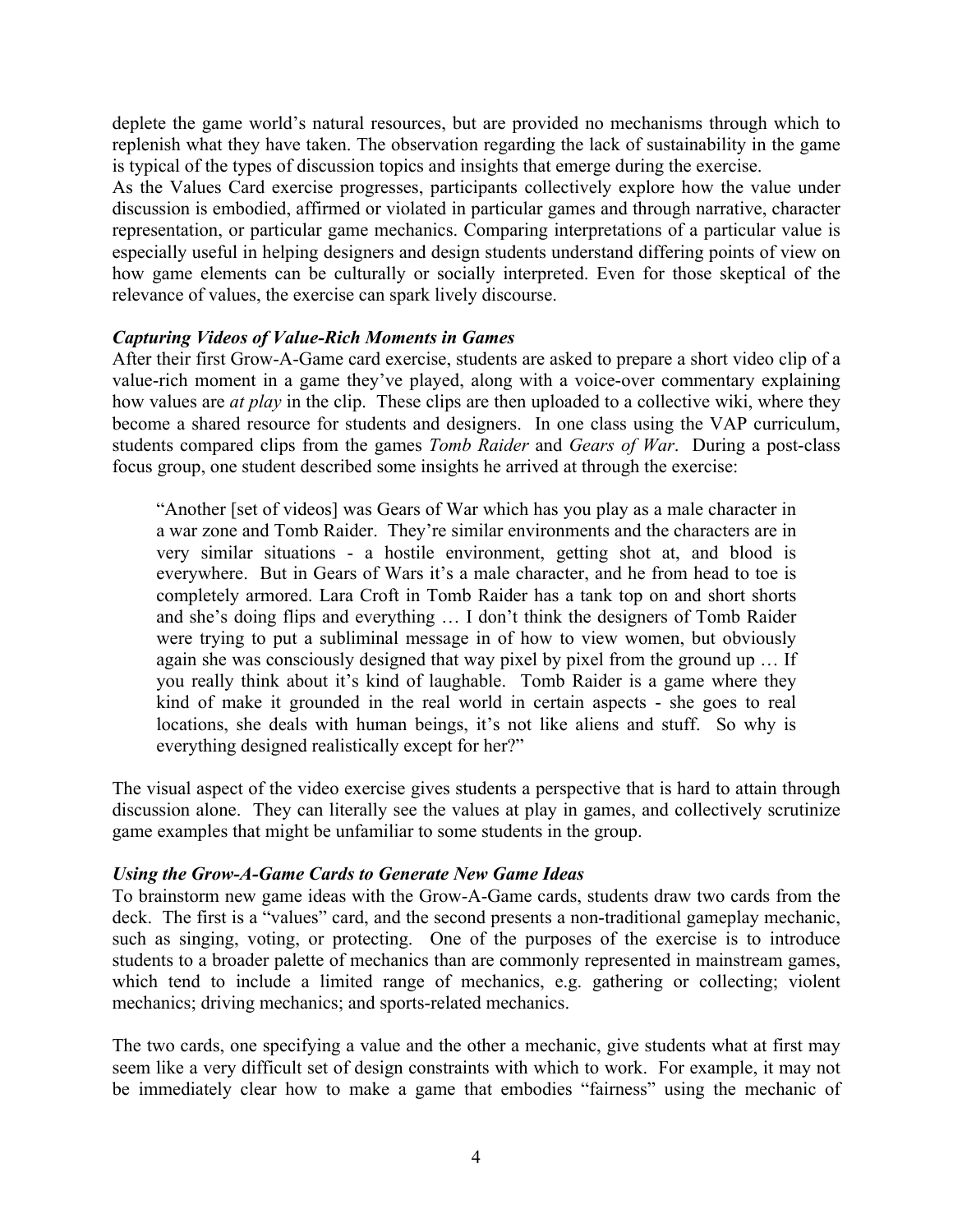"tempting," or a game that embodies "cooperation" using the mechanic of "haunting." However, our experience is that students typically produce excellent game ideas, and that the challenge of working with unusual constraints leads to more creative game ideas than are generated through traditional brainstorming methods.

An excellent example of this is *Hush*, a game developed by Jamie Antonisse and Devon Johnson, design students using the VAP curriculum at the University of Southern California. This game idea was conceived during a Grow-A-Game exercise, in which the students drew the "empathy" values card and the "singing" mechanics card. From that idea, what they developed is a strikingly original departure from traditional gameplay mechanics, and gives players a unique experience of the value of empathy. *Hush* is available to download for free online at http://www.bettergamecontest.org/.

# *Giving and Receiving Values-Focused Feedback*

Once students have made sufficient progress on their games, it is helpful for them to regularly receive values-focused feedback. This is because students who start with the goal of embodying particular values in their work may lose sight of that goal as their designs progress. In a postunit focus group, one student described how his group set out to make a game about racial tension between black and white youth at a high school in the American South. Gradually, the group drifted from its original goal until they were left with "a rumble game … all the black kids and all the white kids just beating the crap out of each other in the middle of the field."

In our experience, it is fairly common for students' original values-related design goals to be lost or distorted while they grapple with issues of usability, technical constraints, and so on. Therefore, in the VAP unit, the feedback they give and receive from classmates is structured around questions such as, "Is it clear which values are meant to be at play in this game?" and "Is the values content of this game being interpreted differently than expected?" When these kinds of questions are explicitly asked, it reaffirms the centrality of values to students' design projects, and increases the likelihood that their final projects will effectively embody values as intended.

# **Readings**

In designing the curriculum, one of our priorities was to select readings that would effectively contextualize the VAP methodology for students. To this end, we have included readings that primarily fall into three broad categories, each central to the appreciation and practice of values conscious design.

- 1. The philosophical foundations of values conscious design.
- 2. Critiques of existing games from a values conscious perspective.
- 3. Strategies, features, and mechanics that are typically used by non-mainstream designers.

We elaborate below, the important contributions each of these topics makes to the overall goals of the curriculum, and will describe how particular readings are intended to engage students'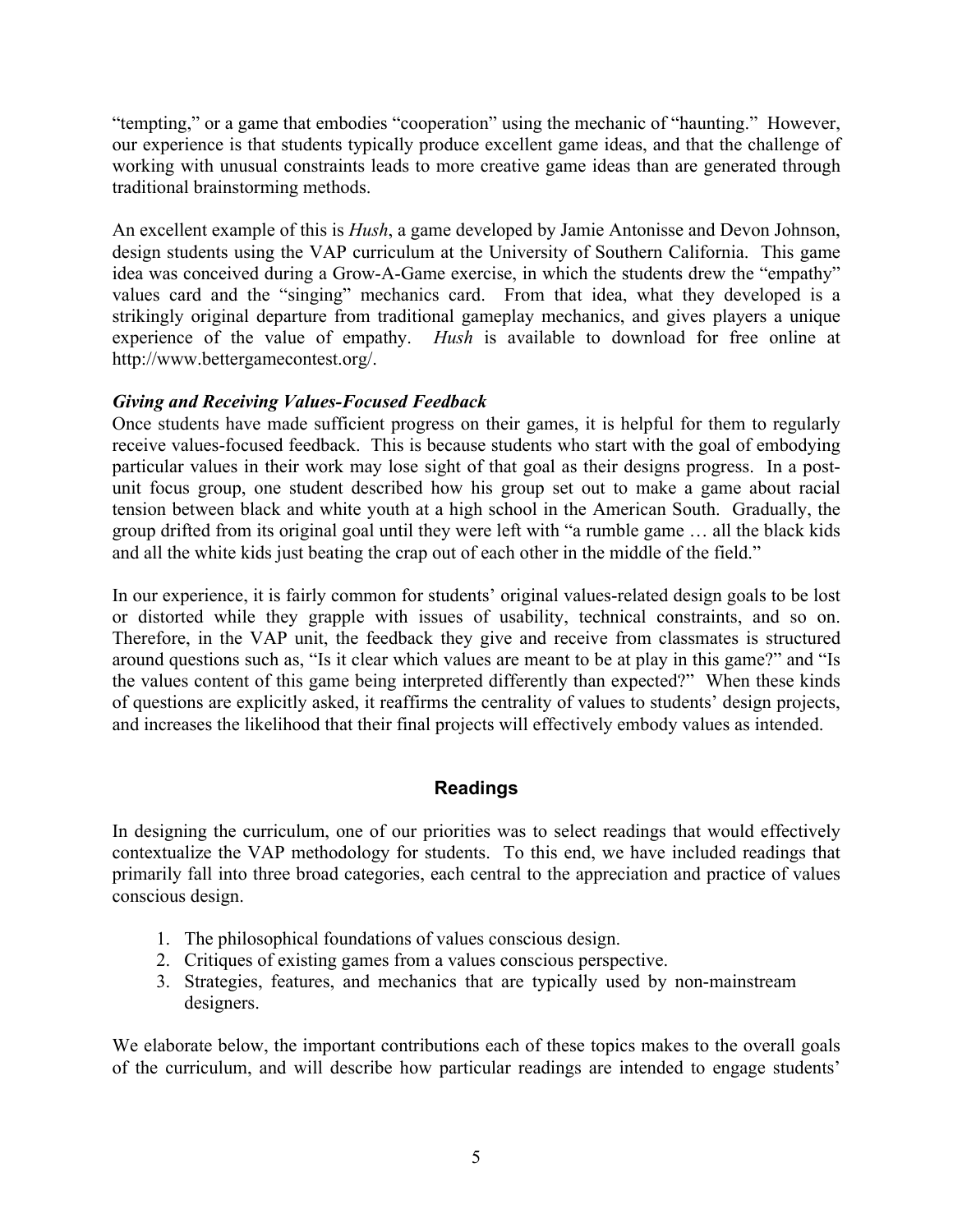with these goals. We also provide examples of students' responses to the readings, and their use of ideas from the readings in their own design work.

#### *The philosophical foundations of values conscious design*

Scholars in a wide range of disciplines have embraced the idea that values are embodied in technical systems and devices. For example, Winner (1980) discussed how the influential urban planner Robert Moses build classist values into the physical infrastructure of New York City in the mid-20<sup>th</sup> century. Similarly, Weber (1997) argued that the design of air force training systems systematically discriminated against female pilots. The idea that values are "at play" in games can be seen as the extension of these ideas. Therefore, students are provided with valuable context by reading previous work on values in technology from sociology, philosophy, legal studies and other fields.

In addition to the Winner and Weber articles, students using the VAP curriculum read a piece by Friedman and Nissenbaum (1996) discussing how bias may be designed into computer software and information systems, including cases as mundane as airline reservation systems. While these systems are often assumed to be neutral, in reality they can produce search results that systematically favor some airlines over others. A recurring theme in student feedback during our assessment of the curriculum was that the article encouraged a more critical stance to ostensibly "value-neutral" artifacts. For example, one student wrote in her design journal that "it really makes one wonder what else is set up in certain computer systems to sway or bias the individual on the back side of the computer screen." We consider this kind of alertness to the values content of artifacts to be an important characteristic of values conscious designers.

#### *Critiques of existing games from a values conscious perspective*

In previous work, we have argued that analyzing existing games from a values conscious perspective is an important first step towards values conscious game design (Flanagan, Nissenbaum, Belman & Diamond, 2007). However, many people associate values focused criticism in this area with politically motivated attacks that denigrate games in general as a pernicious influence. In the curriculum, we provide more sophisticated critiques that discuss how particular game features embody values (whether they are socially "positive" or "negative") in the context of player experiences. We have found that this type of analysis encourages students to more carefully consider the values-relevant implications of design decisions in their own work (Belman & Flanagan, in press).

One of the curriculum readings is a series of values-focused reviews of popular commercial games (Belman, 2007). The reading begins with the following caveat: "Players' perceptions and experiences of values in games are inevitably mediated by personal, cultural and situational factors and we would not expect two people to have identical values experiences while playing the same game." Students seem to have taken this idea to heart, many using their design journals to comment on its relevance to their class work. For example, one student wrote:

"This article meant the most to me once I conducted the play-test for my game design project. After the three players finished with the game, they each had their own theory of what the game was about. One of the players interpreted the game exactly as it was intended. But the other two had interpretations far different from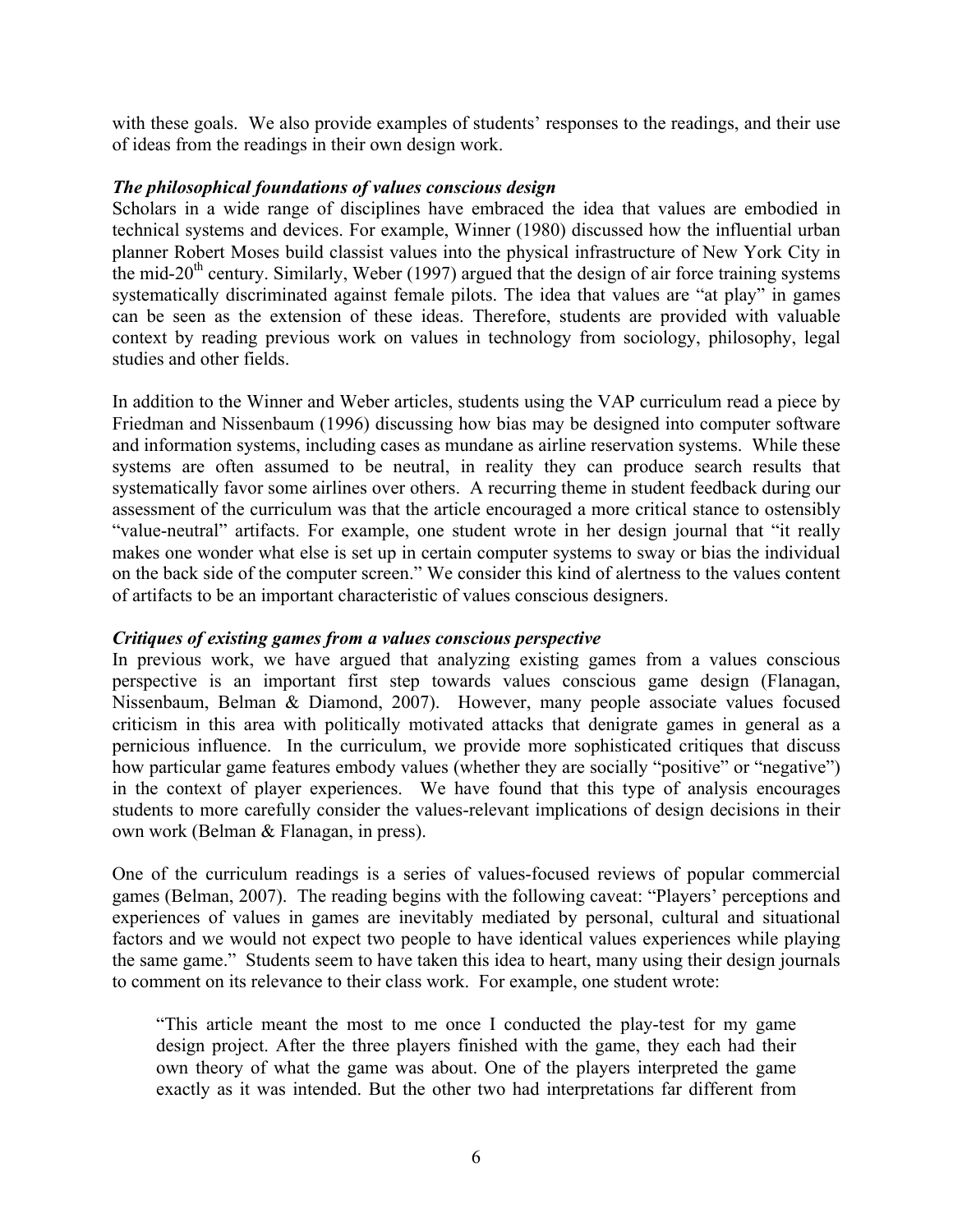our intentions. For the most part, I would conclude that their perceptions had a lot to do with their own life experiences.

A games idea, although one is constructed by the game designer does not mean anything. It is the idea that the player walks away with and learns from the game that ultimately decides the message that they walk away with. "

We consider this to be a valuable insight. However, we do not want students to conclude that the partly personal nature of players' interpretations makes it impossible to design a game which clearly and effectively conveys a particular message. Rather, we would like them to see how they can mitigate the subjectivity of players' interpretations through rigorous play-testing. By receiving feedback throughout the design process from a diverse group of play-testers, designers can craft a game in which the range of likely interpretations in acceptably narrow. This is a point that will be developed further in future iterations of the curriculum.

### *Strategies, features, and mechanics that are typically used by non-mainstream designers.*

Most students begin the VAP unit having primarily played commercial games, with relatively little experience of experimental, activist, or otherwise non-mainstream games. As a consequence, they may only be familiar with the relatively limited palette of features and mechanics that are used in popular, and generally commercial, game design. With a narrow view of what is possible in their work, it may be difficult for them to put values *into play* in their games in clear and interesting ways. Therefore, we aim to introduce them to innovative strategies, features, and mechanics.

We have included some readings in the curriculum that present students with innovative approaches to design. We have also found it effective to have students play and discuss games that innovate beyond the clichés of commercial game design. One of the games that students play in the VAP unit is *September 12*, in which the mechanics convey a critique of post 9/11 American foreign policy. Interestingly, the game is designed so that it cannot be won in the conventional sense, underscoring the intractability of a family of geopolitical problems that it is designed to editorialize.<sup>4</sup> This design strategy, the "unwinnable game," was an approach frequently used by students to address a variety of difficult social problems in the games they designed. The following passage, taken from post-unit focus group interviews, describes how two students used this strategy in their own game designs:

**Student 1**: the game was about how difficult it is to be a taxi cab [driver] ... we made it so it's impossible to ever like progress in life.

**Student 2:** We did something similar [in a game] about racial tension between black kids and white kids. But that was kind of difficult because most games you associate with winning. One side has to win, especially if it's divided between parties. ... [In

!!!!!!!!!!!!!!!!!!!!!!!!!!!!!!!!!!!!!!!!!!!!!!!!!!!!!!!

<sup>4</sup> The game's author provides an "introduction" explaining that how this design feature contributes to *September 12*'s purpose and message: "This is not a game. You can't win and you can't lose. This is a simulation. It has no ending. It has already begun. The rules are deadly simple. You can shoot. Or not. This is a simple model you can use to explore some aspects of the war on terror."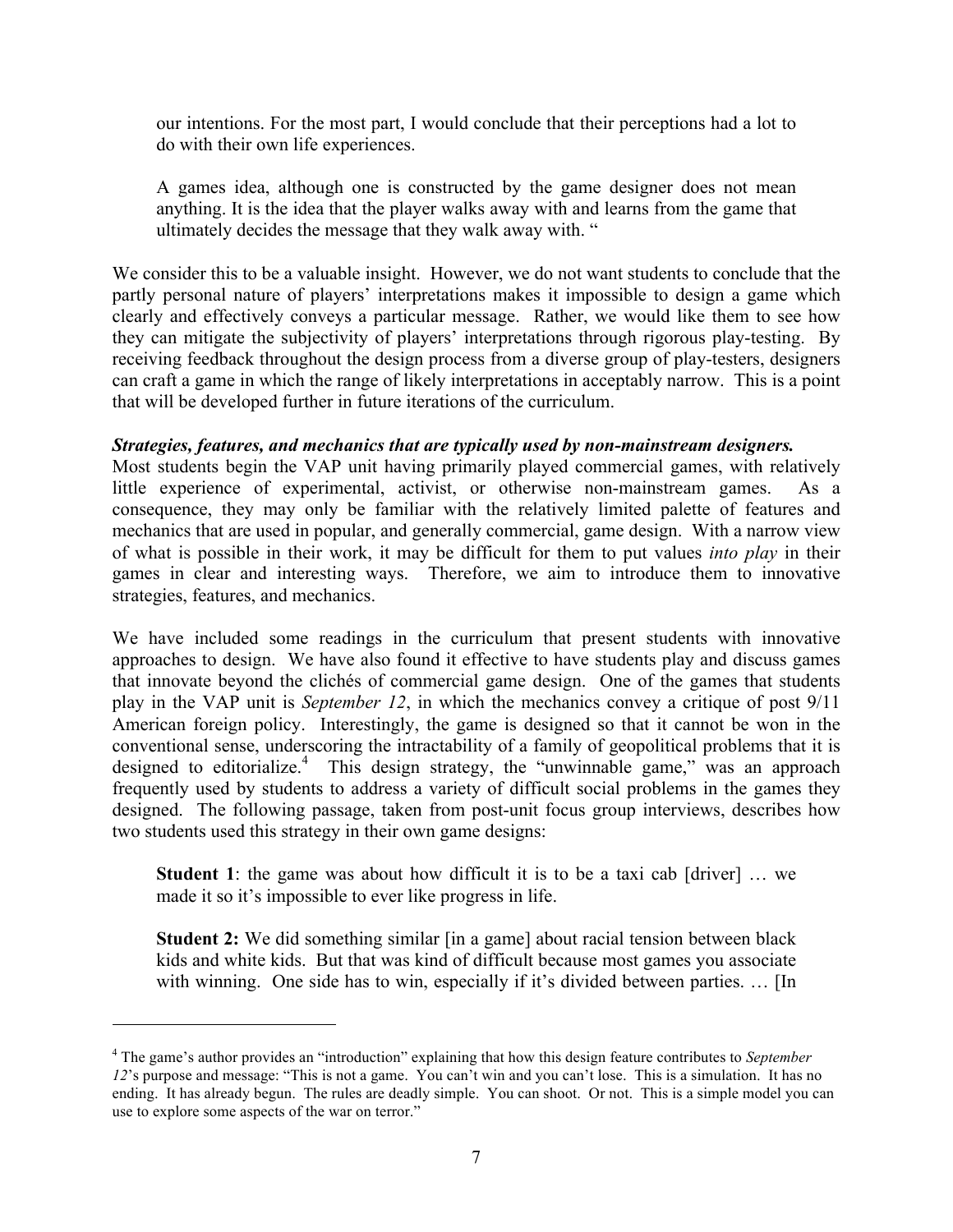our game] even after you achieved [friendly relations between black and white characters] it didn't necessarily mean that you won the game, because the game is never really over. It doesn't just matter what your actions are because there are other people too in the society. Those are the non-playable characters. So even if you were doing your part if other people were doing bad things it would bring the whole [situation] down.

In future iterations of the curriculum, we plan to introduce students to games demonstrating an even broader range of innovative mechanics. In the latest version, we've included *Hush* as an assigned game. In the future, we hope to use more games that have been designed by students working with the VAP curriculum.

# **Conclusions**

The VAP curriculum was initially designed to be used in both undergraduate and graduate game design courses. However, over the past two years we've found that interest in the curriculum is more far-reaching than we had anticipated. In particular, K-12 teachers are increasingly using game design to teach a variety of topics, most commonly in the content areas of science, technology, engineering, and math. For example, students who design a game about the climate crisis may attain a better understanding of the topic than those who do more traditional course work, such as essay writing and presentations. This may be partly be true because young students are motivated by the prospect of designing their own games, but also because the process of game design typically requires students to go beyond the rote understanding of topics that is often displayed in essays. In this way, the VAP curriculum contributes to a constructivist approach to the widely documented problem of how to facilitate the development of deep, robust, and flexible knowledge for students (see Perkins, 1992, for an overview of this issue in education research; see Fosnot, 1996, for a review of constructivist approaches to this problem). Recently, elements of the VAP curriculum have been used in K-12 teacher training programs. We plan to further encourage this use of the curriculum and its ancillary instructional tools by adapting it to meet the specific needs of K-12 teachers.

The Grow-A-Game cards have become very popular amongst social issues, serious, mainstream, and student game designers. They report that the cards are effective for brainstorming game ideas that are a significant departure from conventional mechanics and design clichés. We plan to create new versions of the cards to guide brainstorming activities for a wider range of audiences.

As digital games become a more prominent part of the cultural landscape, we see an increasingly important role for VAP and similar initiatives. In our view, the most significant innovation will come from those who rethink the foundational assumptions of game design and that "values conscious design" will remain part of this vanguard. We look forward to exploring this approach with students and designers and seeing how it evolves alongside the medium to which it is tied.